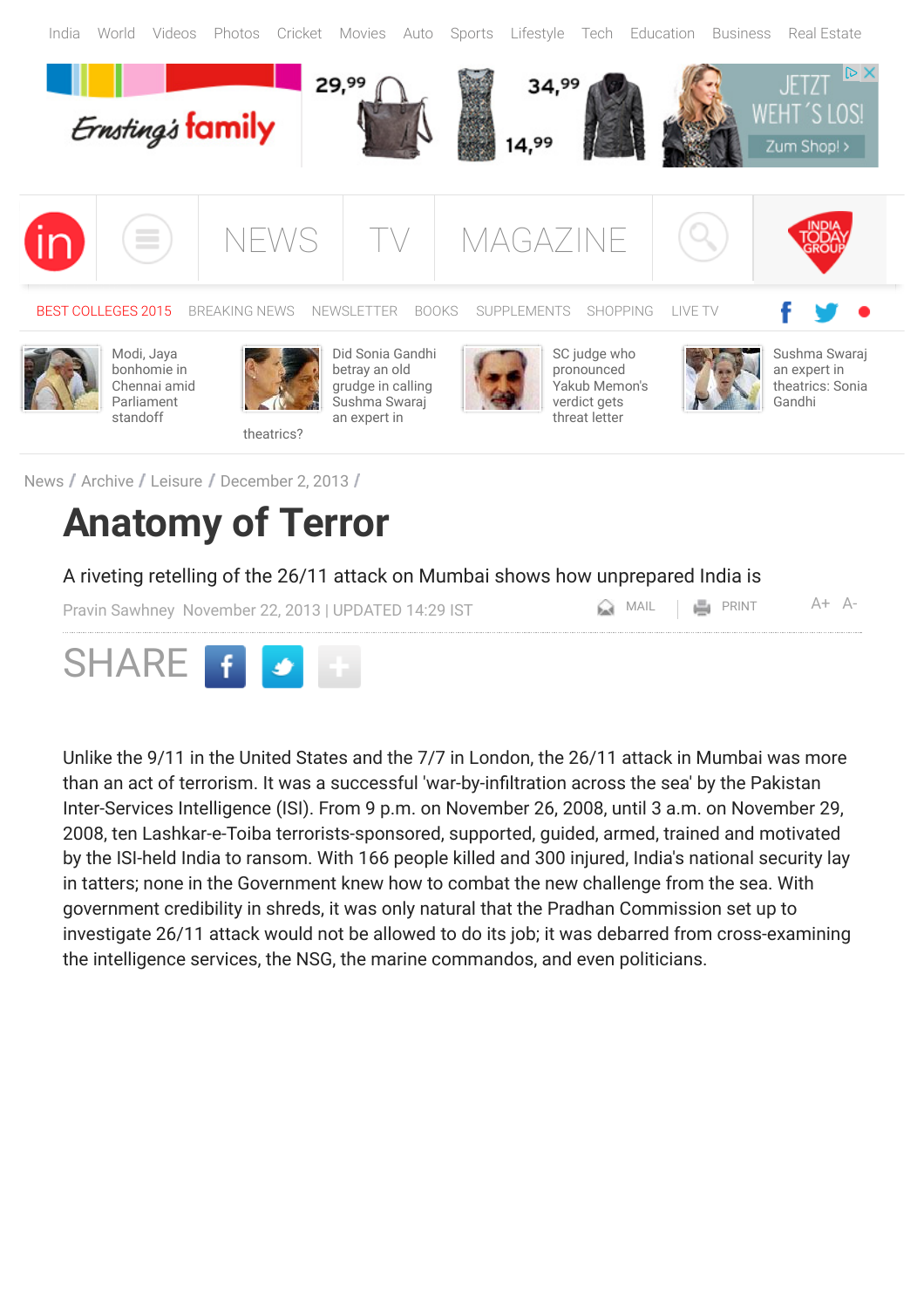

The media alone dared and did its job. For months after 26/11, poignant stories of innocent lives lost and families decimated were brought to the people. So, when investigative journalists Adrian Levy and Cathy Scott-Clark approached Mumbai's chief of Anti-Terrorist Squad, Rakesh Maria, to recount the horrific 26/11 moments for their book, The Siege, his reaction was that "everything's been said that needs to be". He was right: What has not been said would require an honest introspection by the Government, something it rarely does. Not deterred by Maria's reaction, the two journalists adopted a two-pronged approach for their real-life thriller: Talk with all those who would, and keep the focus on the iconic Taj Mahal Hotel in Mumbai. While just 33 of the 166 died in the Taj, the hotel symbolises the magnificence, majesty and the history of Mumbai.

Among officials who opened up wholeheartedly to the writers were people who lived the harrowing time, such as the general manager of the hotel, Karambir Kang, and the Deputy Inspector General of the NSG, Brigadier Govind Sisodia, who on retirement was made head of physical security by the Tata Group which owns the hotel. In a riveting account, the book dissects India's helplessness and unpreparedness. On that fateful night of November 26, 2008, the Mumbai ATS chief, Hemant Karkare, could not muster a single quick reaction team despite 60 officers being available on radio traffic. The Police Commissioner Hasan Gafoor sat hopelessly in his car for 10 hours, waiting for the NSG to come from Delhi and the MarCos to show results. His police force gave exaggerated number of terrorists inside the Taj to the marine commandos. Despite being ready in Manesar near Delhi, the NSG under Brigadier Sisodia had to cool their heels for six hours because it was not decided who would provide the aircraft, the Indian Air Force or the raw. When the NSG did arrive at the Taj, Karambir Kang did not have the hotel layout plan to give to them. The Taj Chief Security Officer, Sunil Kudiyadiwas, cluelessly huddled with his scared unarmed men.

The story on the other side, however, is sensational. There are details of the terrorists' training in Pakistan-occupied Kashmir (PoK) and Karachi. The central figure of course is David Headley, the Pakistani-American, probably a triple agent working for the US, ISI and himself, who, in two years,